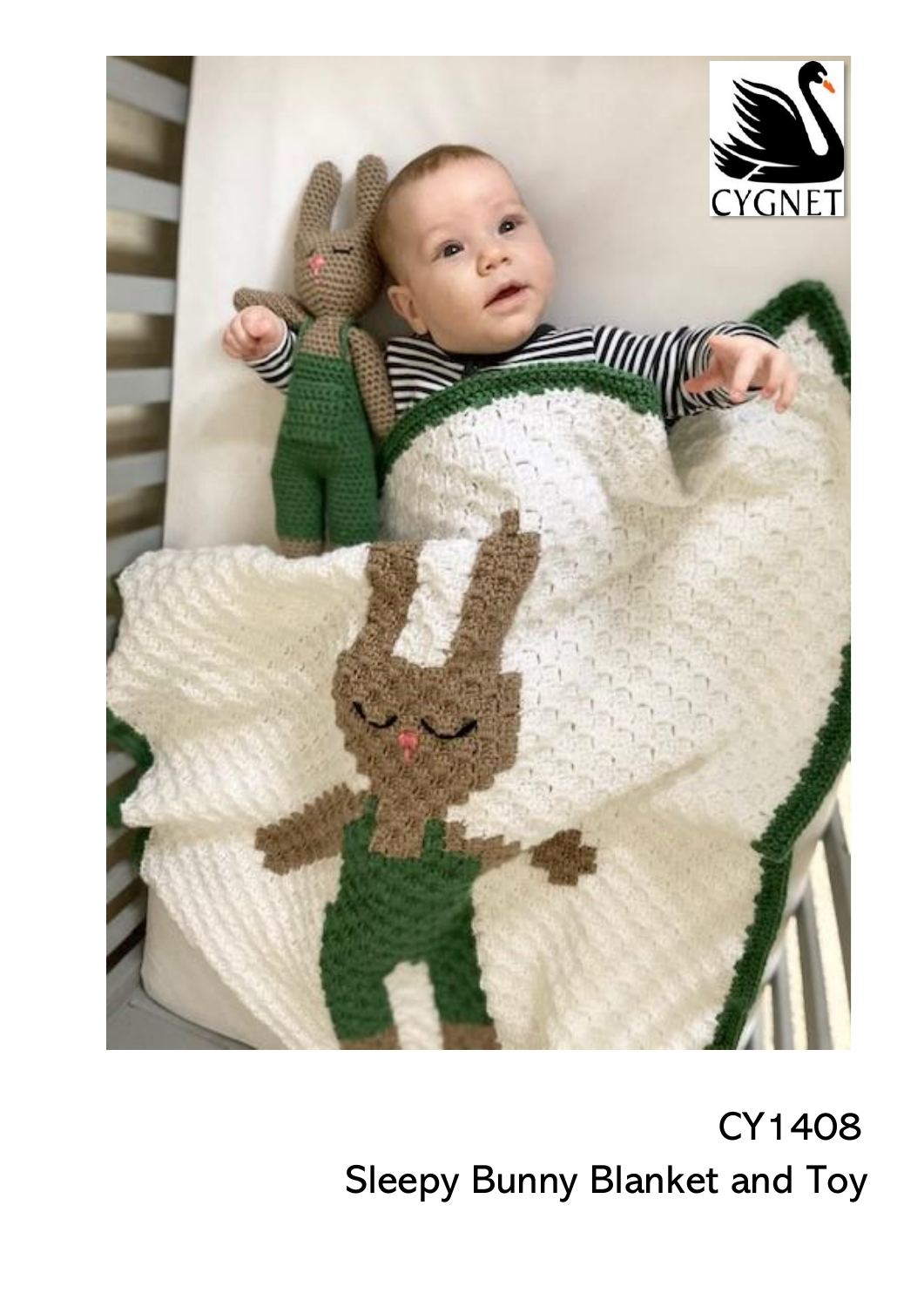4 x 100g balls of Cygnet Aran in 208 White (A)

2 x 100g balls of Cygnet Aran in 357 Latte (B)

2 x 100g balls of Cygnet Aran in 292 Sage (C)

5mm hook, oddments of black and pink yarn for embroidering face, tapestry needle, toy stuffing

 $\overline{a}$ 

## **Measurements**

Blanket 80cm x 95 cm Toy 35cm tall

**Abbreviations**

beg beginning

ch chain

ch-sp chain space

dc double crochet

dc2tog double crochet two together

RS right side

rep repeat

sl st slip stitch

st(s) stitch(es)

tr treble crochet

WS wrong side

## **Pattern is written in UK terms**

# **Blanket**

## **Work stitches as below, following the chart for colour changes.**

Increase Rows:

With A, chain 6.

Row 1(RS): Starting in 4<sup>th</sup> ch from hook, 3 tr. Turn. 1 block (3 ch, 3 tr)

Row 2(WS): 6 ch, starting in 4th ch from hook, 3 tr, [sl st, 3 ch, 3 tr] in 3 ch-sp of next block. Turn. *2 blocks.*

Row 3: 6 ch, starting in 4th ch from hook, 3 tr, \*[sl st, 3 ch, 3 tr] in 3ch-sp of next block; rep from \* to end*.* Turn

Row 4-45: Continue increasing as for row 3.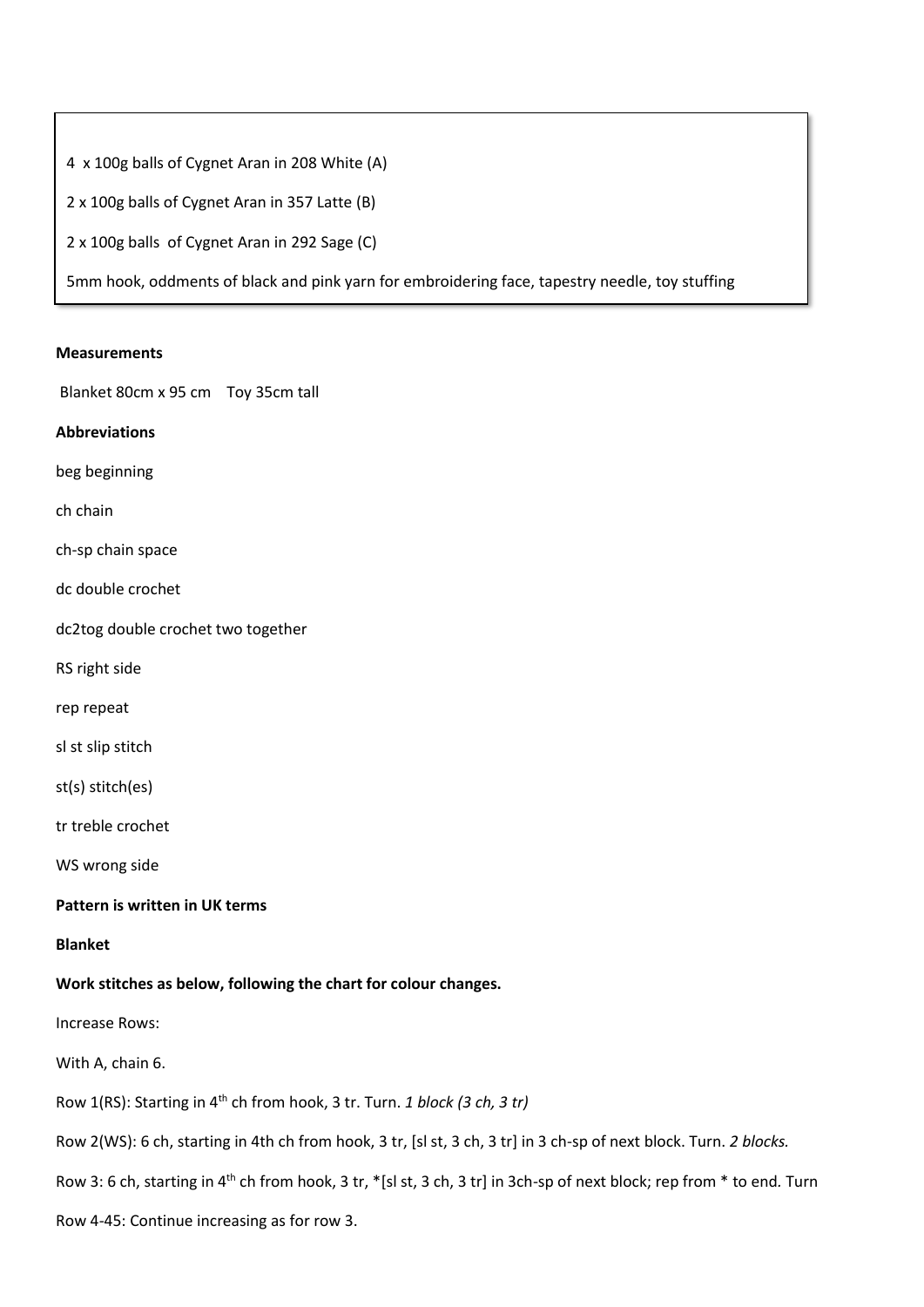# **Maintain rows (46-54):**

Odd rows to 53(RS): sl st in top of each of the 3 tr at end of previous row, \* [3 ch, 3 tr, sl st.] in 3ch-sp of next block; rep from \* to end. Turn.

Even rows to 54(WS): 6 ch, starting in 4<sup>th</sup> ch from hook, 3 tr, \*[sl st, 3 ch, 3 tr] in 3ch-sp of next block; rep from \* to end*.* Turn

# **Decrease rows (55-98):**

Rows 55-98: sl st in top of each of the 3 tr at end of previous row, \* [3 ch, 3 tr, sl st.] in 3ch-sp of next block; rep from \* to end. Turn.

# **Border:**

Rnd 1: Join C at any corner, 3 ch, then tr evenly around the edge, with 1 tr in each st, and 3 tr in each ch-sp. At the corners, 3 ch, 3 tr around the post of the last tr, then continue along the next edge. Sl st to beg 3 ch to join.

Rnd 2: 3 ch, tr in each st, (3 ch, 3 tr around the post of last tr) at each corner, sl st to beg 3 ch to join.

# **Face:**

Using oddment of pink yarn and tapestry needle and using photograph for guide to positioning, stitch on a nose. Use an oddment of black yarn to stitch on the sleepy eyes.

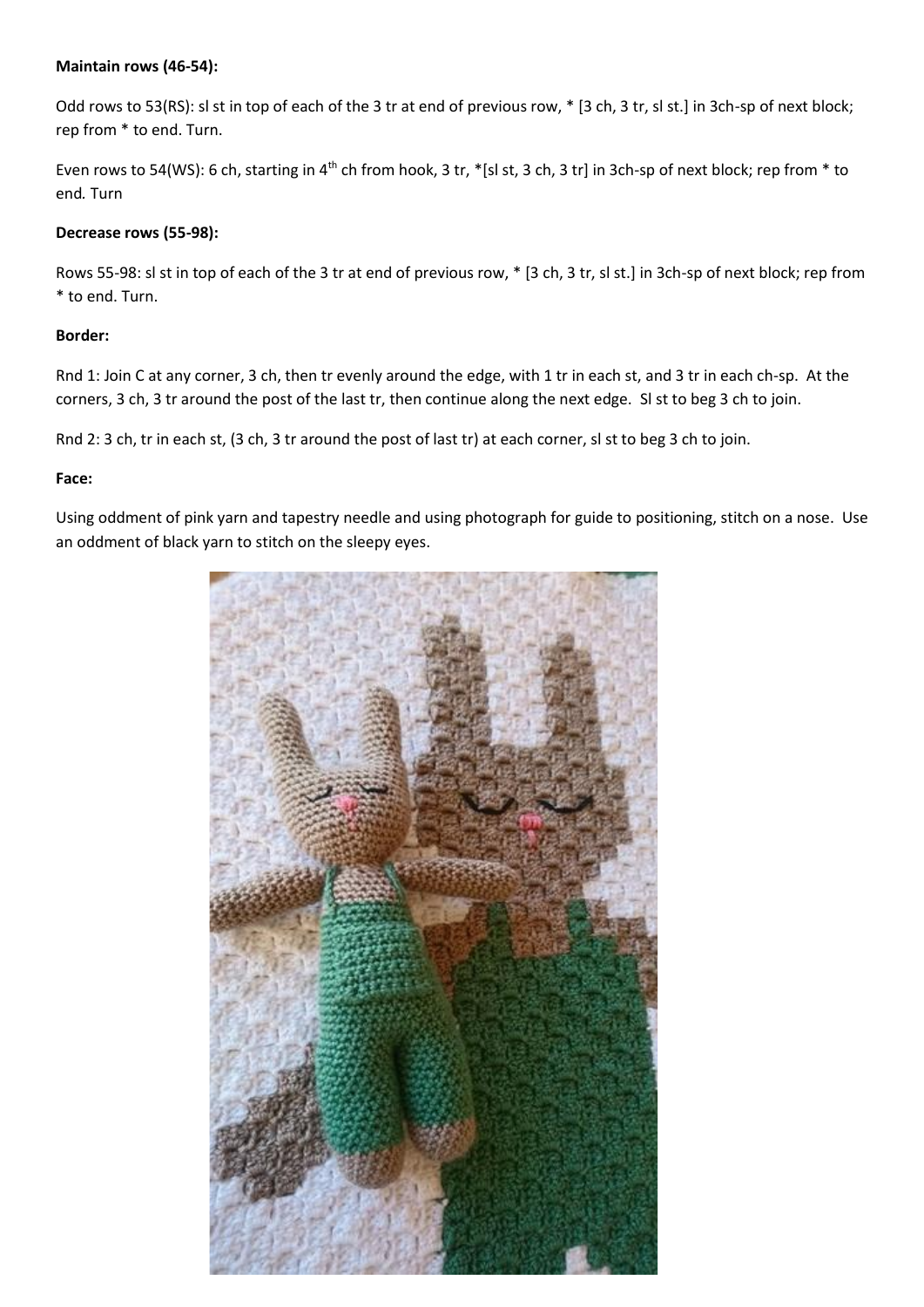## **Toy**

**Construction notes:** the bunny is made from the toes up: first one leg, then a second is made, the two are joined and worked into the body. This then decreases into the neck, and increases back out for the head. Once the top of the head is reached, the stitches are split to make first one ear and then the other. Only the arms are made as separate pieces and then stitched on. **Remember to stuff the body as you go, and especially before decreasing for the neck and head.**

### **Pattern:**

## **Legs:**

Rnd 1: In B, working into a magic ring, 6 dc.

Rnd 2: 2 dc in each st. 12 sts

Rnd 3: (dc, 2 dc in next st) 6 times. 18 sts.

Rnd 4-7: dc around.

Rnd 8-17: In C, dc around.

Fasten off first leg, rep rnds 1-17 for second leg.

## **Body:**

Rnd 18: With yarn still attached to second leg, work 18 dc back into the first leg, then 18 dc into the second one to make a complete round of 36 sts.

Rnd 19-26: dc around. 36 sts

Rnd 27: (4 dc, dc2tog) 6 times. 30 sts.

Rnd 28-30: dc around.

Rnd 31: (3 dc, dc2tog) 6 times. 24 sts

Rnd 32-35: dc around

Rnd 36-39: In B, dc around.

Rnd 40: (2 dc, dc2tog) 6 times. 18 sts

Rnd 41: (dc, dc2tog) 6 times. 12 sts

Rnd 42: dc2tog 6 times. 6 sts

**Head:**

Rnd 43: 2 dc in each st. 12 sts

Rnd 44: (dc, 2 dc in next st) 6 times. 18 sts

Rnd 45: (2 dc, 2 dc in next st) 6 times. 24 sts

Rnd 46: (3 dc, 2 dc in next st) 6 times. 30 sts

Rnd 47: (4 dc, 2 dc in next st) 6 times. 36 sts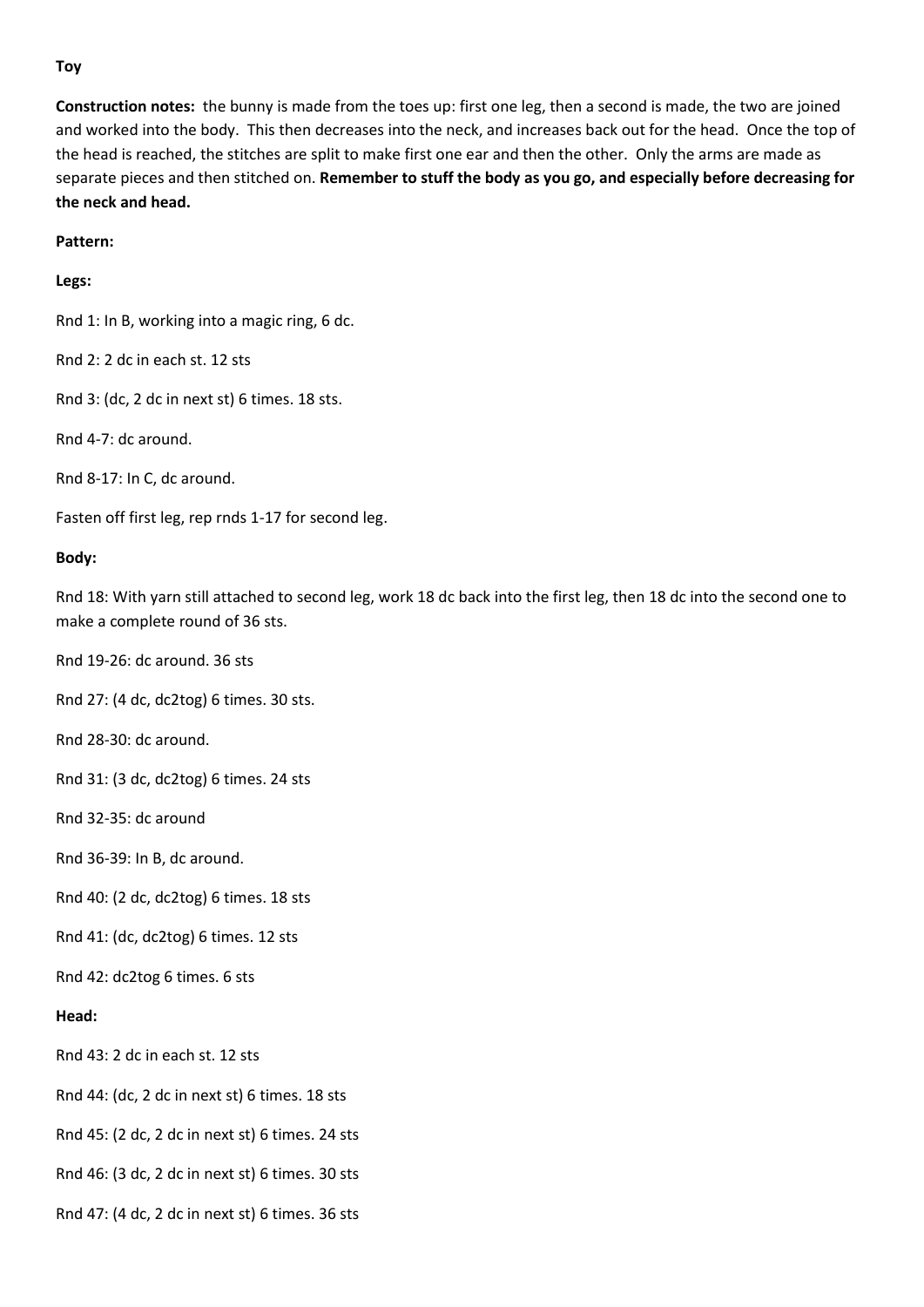#### Rnd 48-57: dc around

Rnd 58: (4 dc, dc2tog) 6 times. 30 sts.

Rnd 59: 6 dc, miss 24 sts, 6 dc. 12 sts

Rnd 60-69: Working on just these 12 sts, dc around.

Rnd 70: dc2tog 6 times. 6 sts.

Fasten off, miss 3 sts on rnd 58, rejoin yarn at 4<sup>th</sup> st

Rnd 71: 12 dc, miss the 3 sts before the first ear and the 3 sts after

Rnd 72-81: Working on just these 12 sts, dc around.

Rnd 82: dc2tog 6 times.

Fasten off.

Use tail ends to sew the tips of each ear closed and to sew the gap across the top of the head closed.

#### **Arms:**

Rnd 1: In B, working into a magic ring, 6 dc.

Rnd 2: 2 dc in each st. 12 sts

Rnd 3-17: dc around.

Fasten off, stuff, use tail end to sew the shoulder closed and sew onto the body.

#### **Pocket:**

With C, chain 9

Row 1: Beg in 2<sup>nd</sup> ch from hook, 8 dc.

Row 2-8: 1 ch, 8 dc.

Fasten off, use tail end to sew onto front of body.

#### **Dungaree straps:**

Join C at front of body where one of the straps would join the front of the dungarees. Chain 7, sl st into top of shoulder, chain 7, sl st into back of body where the strap would join the dungarees. Repeat for other side. Fasten off and weave in ends.

#### **Face:**

Work as for Face on Blanket

# **Cygnet Yarns Limited**

## 12-14 Adelaide Street, Bradford, West Yorkshire, BD5 0EA

CY1408 © 2021 Designed and published by Zoe Potrac for Cygnet Yarns Limited of 12-14 Adelaide Street, Bradford, BD5 0EA. This pattern is protected by the law of Copyright of the United Kingdom and may not be reproduced or copied. This pattern may be used for manufacturing purposes up to a limit of 20 garments. For anything more than this, please contact Cygnet Yarns. All other rights are expressly reserved by Cygnet Yarns Ltd.